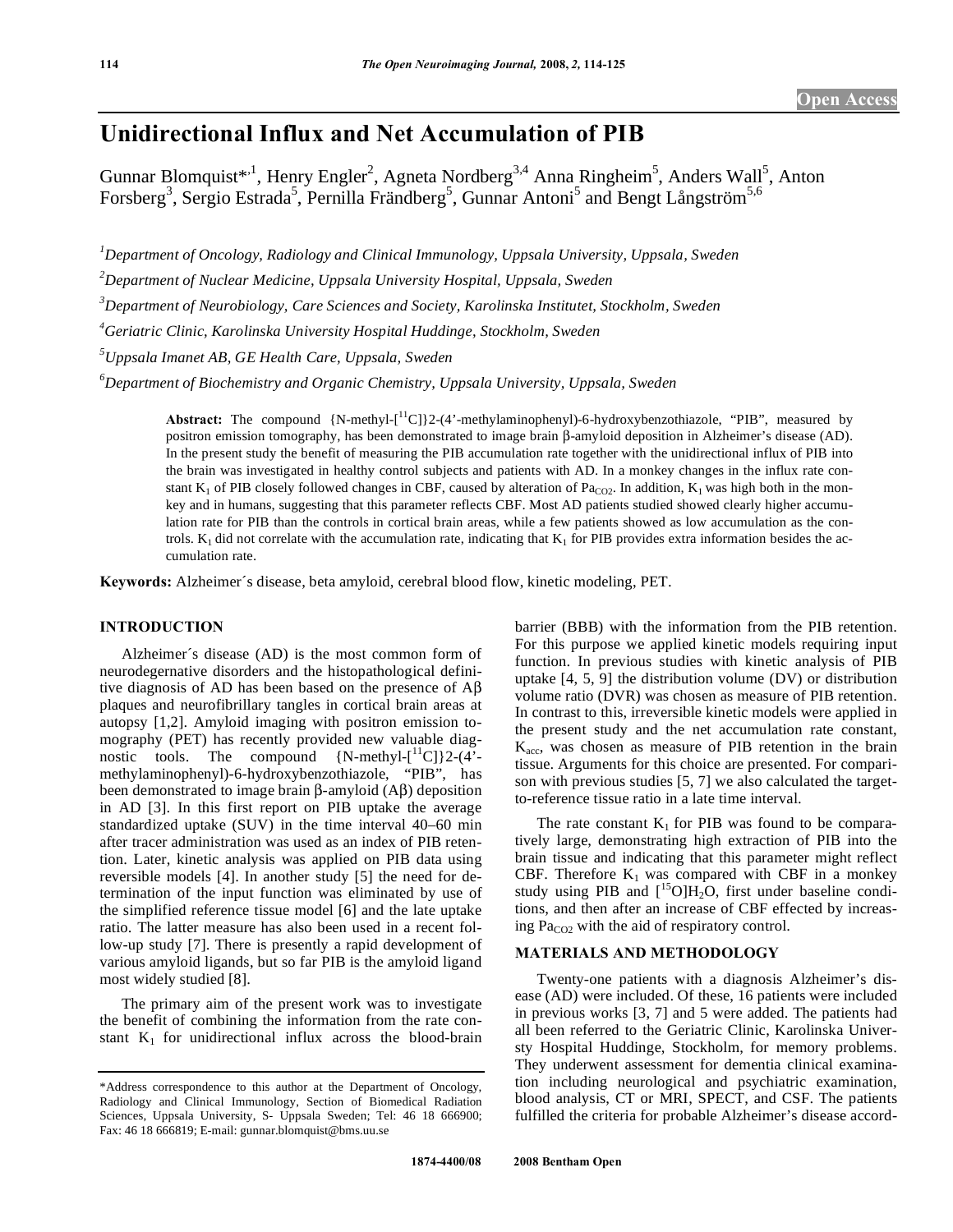ing to NINDS-ADRDA, the National Institute of Neurological and Communicative Disorders and Stroke-Alzheimer's Disease and Related Disorder Association [10]. Their ages ranged from 51 to 81 years. Three young subjects, all 21 years old, and 6 old subjects ranging in age from 59 to 77 years were included in the control group, HC. They had all underwent neurophysiological testings and showed normal cognition for age and education. They were all included as controls in the previous works [3, 7]. The young subjects were included for comparison with the older ones; it is nearly certain that young subjects are free of plaques. The PET-scanning was performed at Uppsala Imanet. A classification of the subjects in the experimental sample was made, based on the ratio between the late uptake of PIB in the frontal cortex and that in the cerebellum. Since only small amounts of  $\overrightarrow{AB}$  plaques have been found in the cerebellum [11, 12] this region was considered to be a suitable reference region [4, 5, 9].

# **Experiments in Humans**

 The Ethics committee of Uppsala University (permissions 01-340 and 02-254), the Karolinska Institute and the Isotope Committee at Uppsala Academic Hospital approved the study. PIB was prepared by the method described previously [13] with modifications described in [3]. Radiochemical purity was greater than 99%. Patients and healthy volunteers were examined after fasting for at least 6 hours before PET. Electrocardiography, pulse and blood pressure were measured throughout the PIB study. The PET camera type used was a Siemens ECAT HR+ (CTI PET-systems Inc., Knoxville TN, USA) with an axial field of view of 155 mm, providing 63 contiguous 2.46 mm slices with 5.6 mm transaxial and 5.4 axial resolutions. Data were acquired in 3D mode. The subjects were given an intravenous injection of approximately 300 MBq of PIB. Uptake in the brain was measured over 60 min divided into 15 frames (2x1 min, 3x2 min, 4x3 min, 4x5 min and 2x10 min). In all subjects the  $CMR<sub>glc</sub>$  was also measured by FDG. The results of these measurements have been reported elsewhere [3].

 Attenuation correction was based on a 10-min windowed transmission scan with rotating <sup>68</sup>Ge rod sources before administration of the tracers. The emission data were normalized, corrected for random coincidences and dead time, and corrected for scatter using a method described in [14]. Images of radioactivity concentration were reconstructed with the standard software supplied with the scanner (ECAT 7.1), using Fourier re-binning followed by filtered back-projection applying a 4mm Hanning filter.

# **Image Alignment and Regions-of-Interest**

 A computerized reorientation procedure was used to align consecutive PET studies for accurate intra- and interindividual comparisons [15]. Regions of interest (ROI) were drawn in a late FDG summation image (40-60 minutes). The set of ROI was used in previous studies [3, 7, 16]. The thalami were delineated, each with an area of  $1.5 \text{ cm}^2$ , in the slice where they were most clearly visible, and in the same slice a whole brain ROI was formed with ventricles excluded [16]. The temporal region was composed by the summation of the inferior, lateral and medial (anterior and posterior) ROI, and the parietal region was formed by summation of the 4 parietal ROI. In healthy controls PIB is retained only in white matter, making it almost impossible to define the different brain regions in a late summation image (40-60 minutes). In previous studies [3, 7] it was found that an early summation image (6 minutes) with PIB gave an image that could be compared with a late summation image (40-60 minutes) using FDG. The reason is that with PIB the first frames are dominated by blood flow and not retention (see Results and Discussion sections). The early PIB summation image was realigned to the late FDG image and the rest of the PIB activity frames (7-60) minutes were "co-resliced", using the parameters of the realigned early PIB summation image as template. No correction for partial volume effects was performed.

#### **Determination of the input Function; Metabolite Analysis**

 Arterial sampling was performed on sub-samples of HC subjects and AD patients. Blood from the radial artery was sampled in 9 AD patients and 4 HC subjects. Of these, 2 belonged to the group of young volunteers (Table **1**). During the first 5 min the time course of the tracer in whole blood was measured with a blood sampling system, providing data every sec. In addition, 7 manual blood samples were taken at 2, 5, 8, 12, 25, 45 and 60 minutes after bolus injection. In 4

Table 1. Clinical data of the subjects in the study classified into different groups as explained in the text. For age and M MSE, **mean value, standard deviation and r ange are presented. The di fferent groups a re defined in the text. MMSE = m inimental state examination** 

| Groups   | <b>No. of Subjects</b> | Age at Study Mean (SD) Range | <b>Arterial Sampling</b> | <b>MMSE at Study Mean (SD) Range</b> |
|----------|------------------------|------------------------------|--------------------------|--------------------------------------|
| HC-young | 3                      | 21(0)                        | 2                        | 30                                   |
| HC-old   | 5                      | 67(7)<br>$59 - 77$           |                          | 30                                   |
| HC-Hi    |                        | 77                           |                          | 30                                   |
| Hi       |                        | 71                           |                          | 30                                   |
| $AD-Lo$  | $\overline{4}$         | 72(11)<br>58-81              | 3                        | 28.3(0.5)<br>$28 - 29$               |
| AD-Hi    | 17                     | 65(9)<br>$51 - 80$           | 5                        | 22.7(4.7)<br>$9 - 27$                |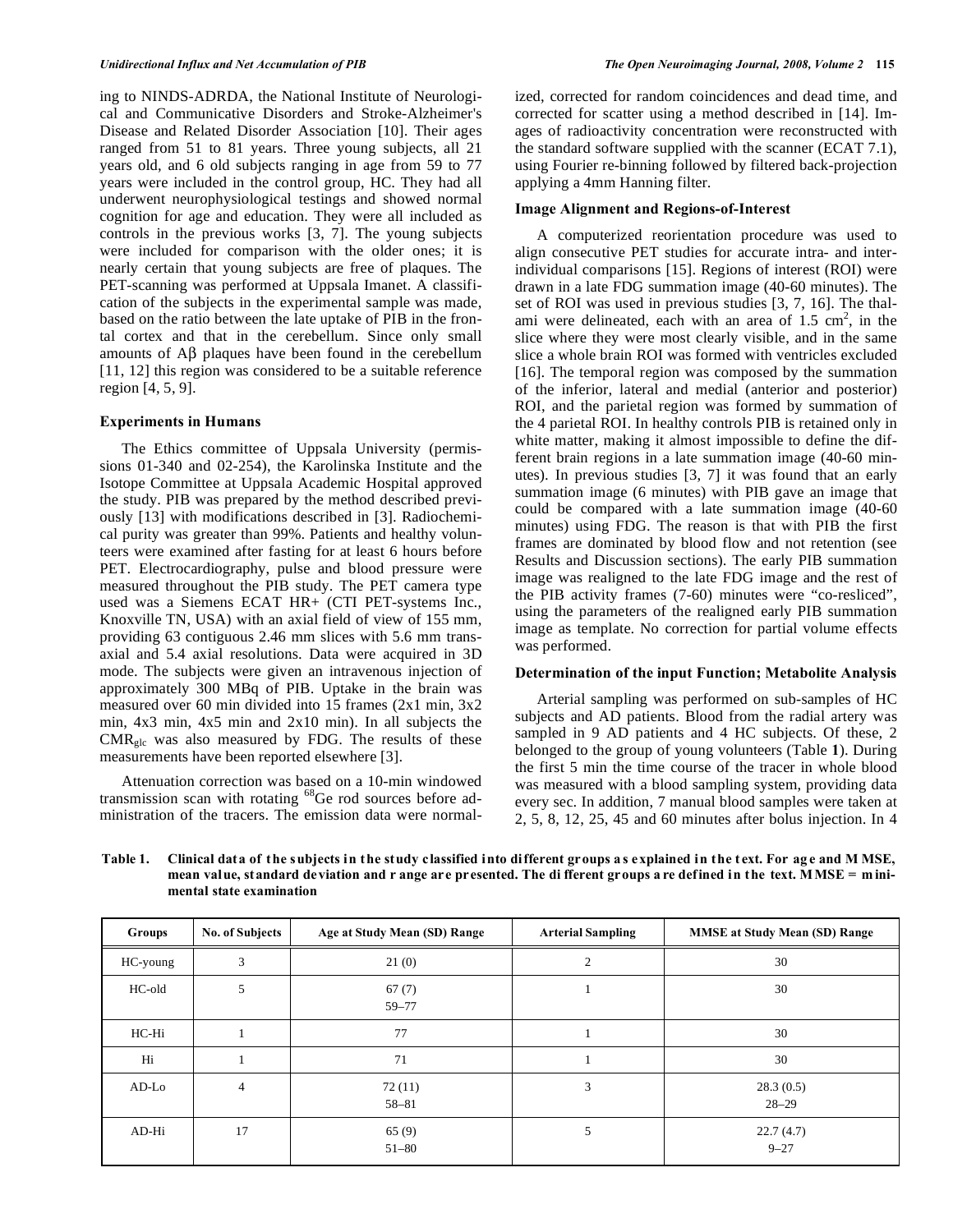experiments sampling was at 10 min in place of 8 min, in 5 experiments sampling was at 15 min in place of 12 min and in 2 experiments one sample was taken at 30 min in place of two at 25 and 45 min. These whole blood samples were centrifuged and the proteins precipitated. The protein-free fraction was analysed by high performance liquid chromatography (HPLC) in regard to metabolism of PIB. Separation of metabolites and tracer was performed on a Genesis C18 column. The radioactivity in the metabolite and tracer fractions as well as the radioactivity in whole blood and plasma was measured in a well counter. The blood sampling system, the well counters, and the positron camera were cross-calibrated in advance. The fraction of unchanged tracer in plasma at the measuring times used in the blood sampling was estimated by linear interpolation. The time course of the unchanged tracer concentration in arterial plasma was subsequently used as the input function.

#### **Monkey Experiment**

Experiments with PIB and  $\int_{0}^{15}$ O]H<sub>2</sub>O were performed in a rhesus monkey. The Animal Ethics Committee of Uppsala University approved the experimental protocol (C117/04). The same scanner was used as for the experiments on humans. Before PET, the monkey was anaesthetised with Propofol and maintained on anaesthesia by Sevoflurane inhalation during the experiment. Two PET scans, first with [<sup>15</sup>O]H<sub>2</sub>O and 15 min later with PIB, were performed under baseline conditions. Two hours after the end of the PIB scan CBF was increased by increasing  $Pa_{CO2}$  with the aid of respiratory control, and thereafter another two PET scans with  $[{}^{15}O]H_2O$  and PIB were performed. For the scans with  $15$ O]H<sub>2</sub>O the injected doses were close to 330 MBq and the scan duration in both cases was 60 sec divided into 12 frames each of 5 sec duration. The radioactivity in whole blood was measured with the same type of blood sampling system as used for the measurements on humans. For the scans with PIB the injected doses were 140 MBq and the scan duration in both cases was 60 min, with the same frame division as used in the human study. Blood samples were taken at the same times and analysis of the data was performed in the same way as in the human study.

 Regions of interest, defining thalamus and frontal, occipital and cerebellar cortices, were drawn manually. Summed images of early kinetics (0-8 min) were used to delineate cortical regions while late summations (40-60 min) were used to identify the thalamus. As for the human images, the ROIs were delineated in several consecutive slices and were afterwards summed up to a volume of interest.

# **KINETIC MODELS APPLIED**

Using  $[3H]$ PIB the specific binding to human brain homogenate was found to be reversible with an off-rate half life of 252 min [4]. Accordingly, the effect of dissociation from specific binding of PIB must be small during the 60 min data acquisition time used in the present study. Indeed, as will be shown in the Results section, uptake during the data acquisition time was found to be dominated by accumulation/binding with few or no observable effects of dissociation. Based on these observations, mainly irreversible kinetic models were applied in the present study. The Gjedde-Patlak model [17, 18] was applied, because this method gives an indication of how well the tracer can be described by irreversible kinetics. Further, the irreversible two compartment model with 3 rate constants, "input-3k " mode,l was applied and compared to the reversible two compartment model with 4 rate constants, "input-4k" model. These models require experiments with arterial sampling. As comparison a method utilizing the target-to-reference ratio in a late time interval," late uptake ratio", was applied, because this measure has been utilized in previous works [5, 7] and is of interest for clinical studies. The kinetic models applied on PIB data are further described in the Appendix. For construction of CBF maps from the scans with  $[{}^{15}O]H_2O$  in the monkey, the model described by Raichle *et al*. [19] was applied.

#### **Statistical Methods**

 The three compartment models applied on the PIB data were compared statistically with the aid of the F-statistics [20]. Often the so called Akaike- and Scwartz criteria are also used in this context, but all three measures are based on the same quantity – the sum of residuals squared – and is accordingly strongly coupled. The different measures of PIB uptake provided by the applied models were compared through the regional contrast obtained between two selected groups of experiments. The groups chosen were the HC group (n=3) on the one hand and the AD patients with high PIB uptake in cortical areas ("AD-Hi", n=5) on the other. The selection of these groups is described in the results section Only experiments with arterial sampling were considered. As a measure of contrast the "standardized difference" was used. For each index and region the standardized difference  $(m_1-m_2)$  /  $\sqrt{(SD_1^2+SD_2^2)/2}$  was calculated from the sample means  $m_1$ ,  $m_2$ , and the sample standard deviations  $SD<sub>1</sub>$ ,  $SD<sub>2</sub>$  for the two groups [21].

# **RESULTS**

# **General Observations**

 Fig. (**1a** and **b**) show the distributions of the late uptake ratios for the frontal cortex in the HC and AD groups, respectively. Cerebellum was used as reference region and data from the time interval 40 - 60 min were used. The highest ratio (1.75) in the HC group was found in the oldest subject (77 yr), who also had a slightly higher late uptake ratio in the parietal cortex than the other controls. This control subject showed normal performance in cognitive tests except for some difficulties in copying a complex cube [3]. The subject was retested 2 years later with still normal cognitive performance [7]. The value 1.75 is 5.8 standard deviations from the average ratio of the remaining 8 controls (average 0.99, SD 0.13). Based on these observations this control subject is treated separately in the following and denoted "HC-Hi". For the remaining HC group the late uptake ratio was below 1.3 (cf. Fig. **1a**). One subject originally recruited as control was found to have a high uptake ratio in the frontal cortex (2.26) as well as in other cortical areas. In addition this subject showed abnormal performance when assessed in comprehensive cognitive tests and was therefore removed from the control group and classified as "Hi".

 Fig. (**1**) shows that for most of the AD patients the late uptake ratio in the frontal cortex was higher than for the control subjects. In addition, some of the AD patients showed equally low uptake ratio for PIB in the frontal cortex as the HC subjects. These patients also showed very low uptake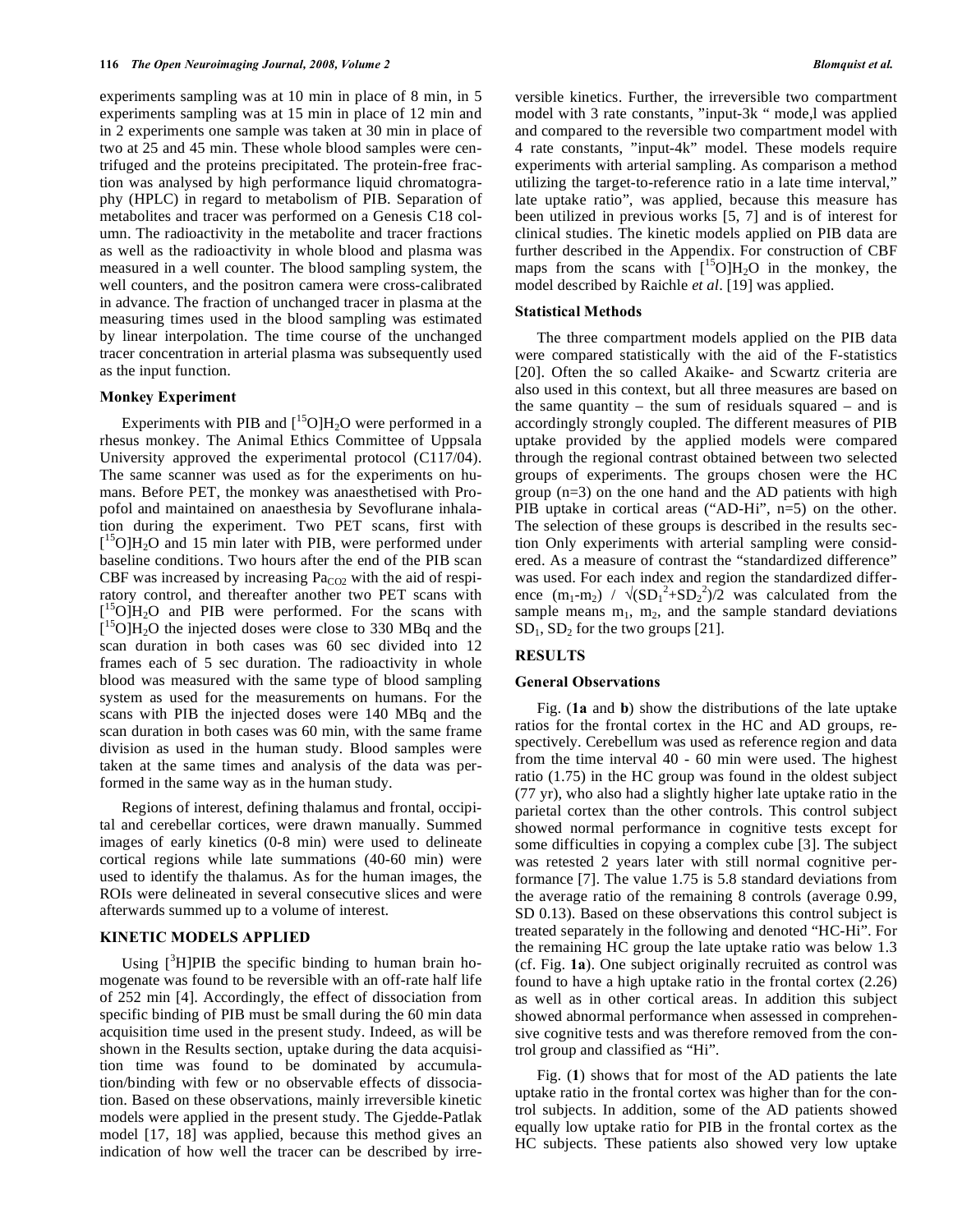

**Fig. (1).** The late uptake ratio in the frontal cortex for the HC group  $(n = 8)$  together with the single HC-Hi subject (the entry with the highest value) and all AD patients ( $n = 21$ ). Data in the time interval 40–60 min were used.

ratio in other cortical areas examined [3], and in this respect they could not be distinguished from the control subjects. Owing to the observed large variation in PIB late uptake ratio in the frontal cortex and other areas, a presentation of mean values for the whole AD group is misleading and makes comparison between different measures of PIB retention difficult. Therefore, based on the distribution of the late uptake ratio in the frontal cortex, the sample of AD patients was split into two groups. The upper limit of the late uptake ratio in the HC group, 1.3, was chosen as reference value. The AD patients with a ratio below 1.3, the "AD-Lo" group, contained 4 subjects. The AD patients with a higher ratio were placed in the "AD-Hi" group and consisted of 17 subjects. Data for the groups according to this classification are summarized in Table **1**. The subject who was removed from the control group and classified as "Hi" is also included in the table.

# **Results o f Hum an E xperiments wi th A rterial Sa mpling; Accumulation Rate**

 Figs. (**2**) show examples of Gjedde–Patlak distributions for frontal cortex in one HC- and one AD-Hi subject. Before calculating the *x* and *y* variables in the plots, the uptake data were corrected for vascular contribution using Eq.1 in the Appendix. For frontal cortex the value 0.04 was used for CBV, whereas the value 0.02 was used for white matter. The distributions illustrate two general features of most of the data distributions in the Patlak plots. First, the late parts of the data distributions were in most cases well described by straight lines. The straight lines displayed were fitted to the data in the time interval 30–60 min. The data points to the right of the vertical dashed line were used in the fit. The *r*- values of the line fits fell in the range 0.86–1.0 with an average of 0.97 and SD 0.03. Second, the slope values were in general positive, indicating that there was a positive accumulation rate of PIB in all investigated regions.



**Fig. (2).** Gjedde–Patlak plots for frontal cortex in (**a**) one subject in the HC group and (**b**) one patient in the AD-Hi group. The straight lines were fitted to the data in the time interval 30–60 min.

 Some exceptions to these two observations were found. For one patient in the AD-Lo group the cerebellar cortex, thalamus, pons, and even temporal cortex were found to have negative slopes. In addition, the data distribution in the Gjedde–Patlak plot for white matter was slightly concave, and the slope value was far below the values found for this region in all the other experiments with arterial input. In one HC subject only manual blood sampling was performed, which easily results in a bad determination of the input function. For this subject the slope values were considerably lower than for the other subjects in the HC group and the slope values were negative in the putamen and the thalamus, but positive in the cerebellar and temporal cortex. In two patients the distribution in the pons could not be well described by a straight line, and for one of these patients the distributions in the thalamus and putamen could not be well described by straight lines after 30 min.

 Fig. (**3**) shows examples of applying the irreversible twocompartment model with three rate constants and input function (input-3k model) to the frontal cortex in one HC subject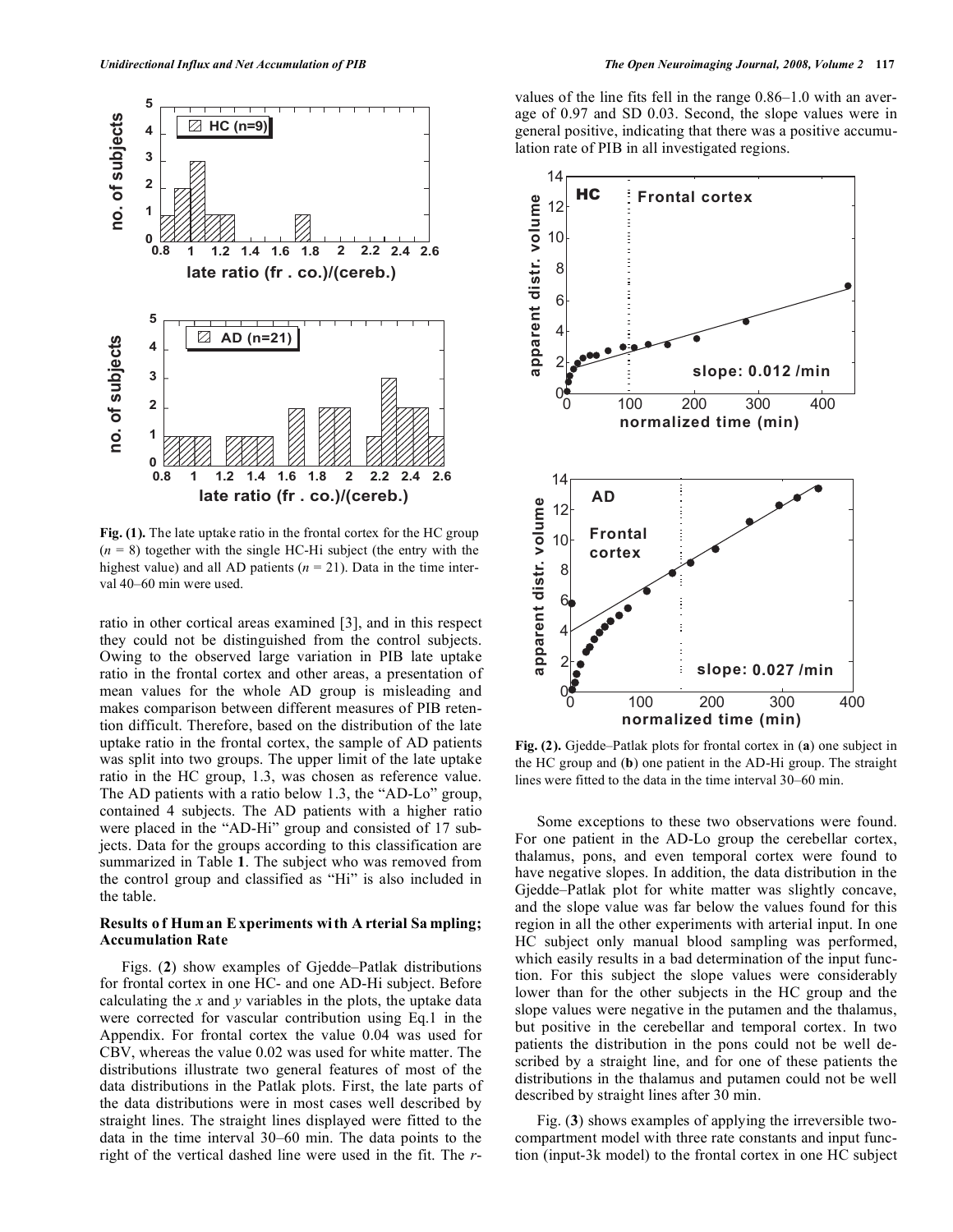and one AD patient. The same uptake data as in Fig. (**2**) were used. In each figure the lower solid line is the vascular contribution. The dashed line is the contribution from the first compartment (free tracer in tissue); the dotted line is the contribution from the second compartment (bound tracer in tissue); the upper solid line is the total model prediction. The experimental data are presented as a stacked histogram.



**Fig. ( 3).** The result of applying the irreversible two-compartment model (three rate constants, input-3k model) to frontal cortex in one HC subject and one patient in the AD-Hi.

 Clearly the fits were not perfect. The model failed to reproduce well the initial large slope of the uptake and the subsequent decrease, but described the final part of the data distribution well. These features of the model were common to all regions in all experiments.

The data in Table  $2$  show that the  $K_{\text{acc}}$  values obtained with the input-3k model were similar in the HC and AD-Lo groups, especially in the cortical regions. In comparison, higher  $K_{\text{acc}}$  values were obtained in the AD-Hi group in all selected regions. The largest differences were found in the frontal and parietal cortex. In the cerebellum the  $K_{\text{acc}}$  values for both the HC- and AD-Hi groups were comparatively low and similar,  $0.014 \pm 0.005$  and  $0.017 \pm 0.004$  min<sup>-1</sup> respectively, justifying use of the cerebellum as a reference region. For the outlier HC-Hi the  $K_{\text{acc}}$  values in the cortical areas systematically fell between those found in the HC- and AD-Hi groups. A comparison of the regional values obtained for each group shows that in the AD-Hi group the highest parameter values were found in frontal– and parietal cortices,

and the values of the visual- and temporal cortex were higher than or close to the values in white matter. In contrast, in the HC- and AD-Lo groups the highest values were found in white matter and pons. The rate constant  $k_3$  (not presented), obtained with the input-3k model, showed a regional pattern close to that of  $K_{\text{acc}}$ . The slope values from the Gjedde– Patlak analysis (not presented) had almost the same regional pattern as the  $K_{\text{acc}}$  values obtained from the input-3k model.

 The F-test showed that the input-4k model, achieved by allowing dissociation of bound PIB, gave a significantly improved fit  $(p \le 0.001)$  compared with the input-3k model for nearly all (121) of the 130 investigated uptake curves. In particular, the input-4k model gave a better fit of the initial peak in uptake, but on the other hand the model often could not describe the late part of the uptake so well, where positive residuals were often obtained. The uptake was found to be well described by the irreversible input-5k model in all selected regions for all experiments. In particular the positive residuals, often observed at late times with the input-4k model, were absent with the input-5k model. An F-test also showed that addition of a fifth parameter resulted in significant improvement compared to the input-4k model for most of the uptake curves, although the improvement was much less pronounced than after addition of a fourth parameter to the input-3k model. For 7 time-activity curves out of 130 the fit gave  $k_5 = 0$ , indicating that addition of a third compartment resulted in no improvement at all.

 In agreement with [4] the fraction of labelled metabolites was found to be large at the end of the scan time (over 90% of the measured radioactivity at 60 min), which implies that the estimate of unchanged tracer in this time period became sensitive to decay fluctuations, background detection, and systematic errors. As an extreme example, if the fraction of unchanged tracer at 60 min was decreased from 3% to 2%, the estimated accumulation rate increased by 10%, whereas an increase of unchanged tracer at 60 min from 3% to 4% decreased the accumulation rate by 13%.

#### **Relative Uptakes at Late Times**

 Table **3** shows the group means of the late uptake ratio for the subjects with arterial sampling. A comparison with the data on  $K_{\text{acc}}$  in Table 2 shows that similar regional patterns were obtained with the two parameters. For a given region the subject HC-Hi had as a rule somewhat higher parameter value than found in the HC- or AD-Lo group and the Hi subject had a still higher value, close to the value found in the AD-Hi group. Exceptions from this ordering were found in pons and white matter (and in cerebellum in case of  $K_{\text{acc}}$ ). In these regions there is no or very small amounts of  $\mathbf{A}\beta$  and therefore one cannot expect the same pattern as in regions rich of  $A\beta$  in AD patients.

 No clear difference in late uptake ratio could be detected between the young and old healthy controls. When also subjects without arterial sampling were included in the comparison, the mean and SD of the late uptake ratio for the whole brain was 1.23 (SD 0.31) for the HC-young group (n=3) and 1.29 (SD 0.22) for the HC-old group (n=5). In comparison, for the AD-Hi group ( $n= 17$ ) the ratio was 1.65 (SD 0.22).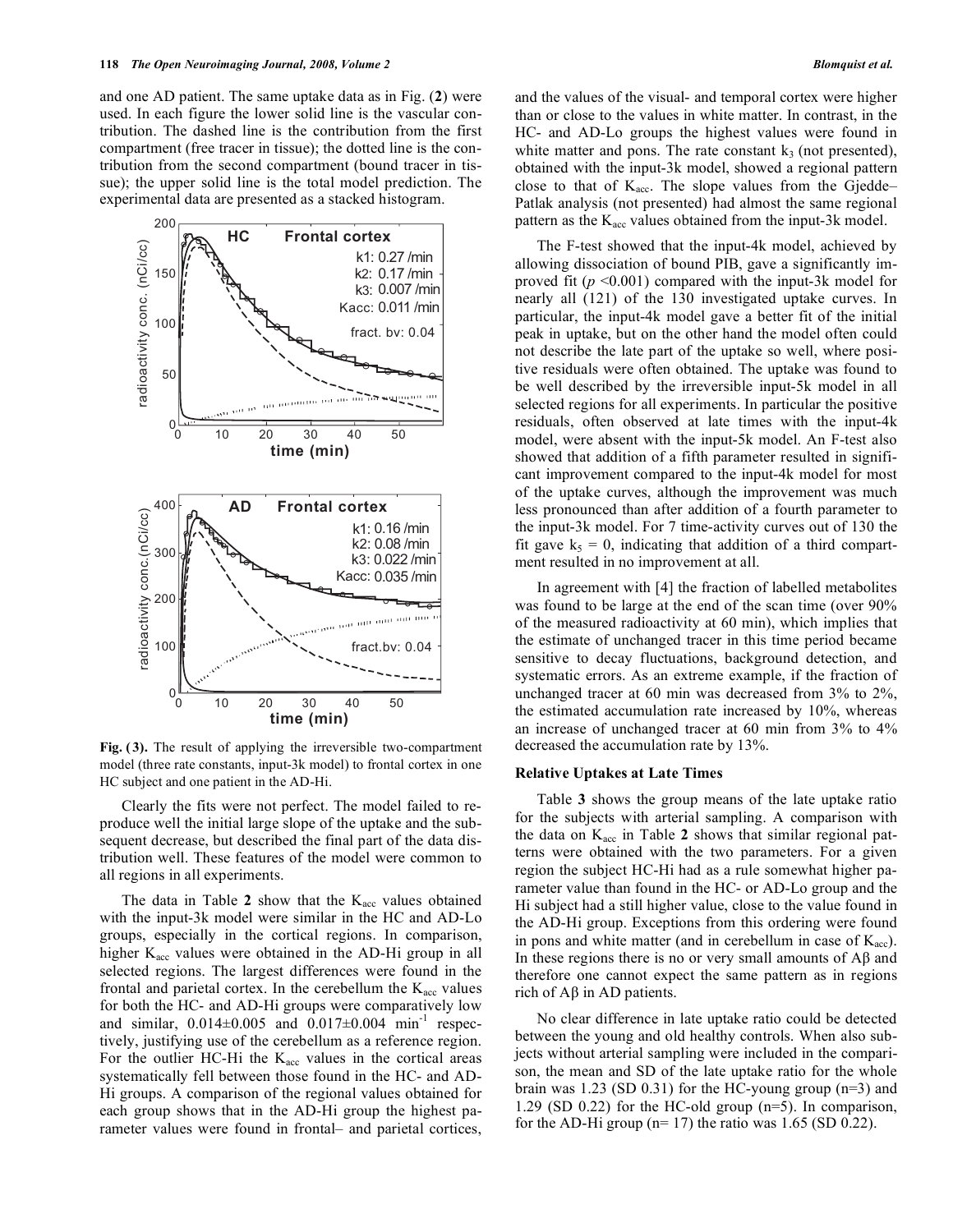Table 2. The accumulation rate constant K<sub>acc</sub> from the irreversible 2-compartment model "input-3k" and the unidirectional influx rate constant K<sub>1</sub> from the r eversible 2-comartment model "input-4k" in selected regions. Means and SDs are presented. **The different groups are defined in the text. The standardized difference is described in the text** 

| Region          | <b>Used</b><br><b>CBV</b> | $K_{\text{acc}}$ (min <sup>-1</sup> ) from irreversible 2-compartment model (input-3k) |         |         |         |         |            |         | $K_1$ (min <sup>-1</sup> ) from reversible 2-compartment model<br>$(nput-4k)$ |         |         |         |              |  |
|-----------------|---------------------------|----------------------------------------------------------------------------------------|---------|---------|---------|---------|------------|---------|-------------------------------------------------------------------------------|---------|---------|---------|--------------|--|
|                 |                           | HC                                                                                     | HC-Hi   | Hi      | $AD-Lo$ | AD-Hi   | Stand diff | HC      | HC-Hi                                                                         | Hi      | $AD-Lo$ | AD-Hi   | Stand. Diff. |  |
|                 |                           | $(n=3)$                                                                                | $(n=1)$ | $(n=1)$ | $(n=3)$ | $(n=5)$ | AD-Hi-HC   | $(n=3)$ | $(n=1)$                                                                       | $(n=1)$ | $(n=3)$ | $(n=5)$ | AD-Hi- HC    |  |
| Whole brain     | 0.035                     | 0.0175                                                                                 | 0.0185  | 0.0274  | 0.0156  | 0.0326  | 3.55       | 0.28    | 0.18                                                                          | 0.20    | 0.18    | 0.18    | $-2.34$      |  |
|                 |                           | 0.0046                                                                                 |         |         | 0.0016  | 0.0039  |            | 0.05    |                                                                               |         | 0.03    | 0.04    |              |  |
| PrVisual        | 0.05                      | 0.0127                                                                                 | 0.0152  | 0.0223  | 0.0124  | 0.0359  | 3.65       | 0.38    | 0.23                                                                          | 0.28    | 0.24    | 0.27    | $-2.15$      |  |
| cortex          |                           | 0.0041                                                                                 |         |         | 0.0021  | 0.0080  |            | 0.04    |                                                                               |         | 0.08    | 0.06    |              |  |
| Frontal         | 0.05                      | 0.0136                                                                                 | 0.0221  | 0.0367  | 0.0145  | 0.0389  | 5.19       | 0.31    | 0.19                                                                          | 0.23    | 0.19    | 0.20    | $-2.26$      |  |
| cortex          |                           | 0.0031                                                                                 |         |         | 0.0022  | 0.0062  |            | 0.04    |                                                                               |         | 0.02    | 0.06    |              |  |
| Parietal cortex | 0.05                      | 0.0148                                                                                 | 0.0212  | 0.0313  | 0.0148  | 0.0369  | 5.04       | 0.32    | 0.20                                                                          | 0.20    | 0.19    | 0.16    | $-3.46$      |  |
|                 |                           | 0.0036                                                                                 |         |         | 0.0024  | 0.0050  |            | 0.04    |                                                                               |         | 0.04    | 0.05    |              |  |
| Temporal        | 0.05                      | 0.0140                                                                                 | 0.0151  | 0.0235  | 0.0132  | 0.0306  | 4.19       | 0.27    | 0.17                                                                          | 0.17    | 0.15    | 0.15    | $-2.93$      |  |
| cortex          |                           | 0.0040                                                                                 |         |         | 0.0020  | 0.0040  |            | 0.05    |                                                                               |         | 0.02    | 0.02    |              |  |
| Putamen         | 0.04                      | 0.0119                                                                                 | 0.0148  | 0.0293  | 0.0149  | 0.0358  | 7.80       | 0.40    | 0.27                                                                          | 0.30    | 0.26    | 0.30    | $-2.56$      |  |
|                 |                           | 0.0037                                                                                 |         |         | 0.0023  | 0.0023  |            | 0.03    |                                                                               |         | 0.03    | 0.05    |              |  |
| Thalamus        | 0.04                      | 0.0132                                                                                 | 0.0137  | 0.0274  | 0.0112  | 0.0243  | 2.56       | 0.35    | 0.25                                                                          | 0.30    | 0.25    | 0.30    | $-0.68$      |  |
|                 |                           | 0.0056                                                                                 |         |         | 0.0037  | 0.0026  |            | 0.04    |                                                                               |         | 0.04    | 0.09    |              |  |
| Pons            | 0.02                      | 0.0186                                                                                 | 0.0159  | 0.0250  | 0.0197  | 0.0246  | 1.03       | 0.32    | 0.19                                                                          | 0.23    | 0.19    | 0.29    | $-0.26$      |  |
|                 |                           | 0.0062                                                                                 |         |         | 0.0027  | 0.0053  |            | 0.06    |                                                                               |         | 0.04    | 0.14    |              |  |
| White matter    | 0.02                      | 0.0250                                                                                 | 0.0225  | 0.0179  | 0.0219  | 0.0312  | 1.56       | 0.17    | 0.13                                                                          | 0.07    | 0.09    | 0.10    | $-2.03$      |  |
|                 |                           | 0.0030                                                                                 |         |         | 0.0015  | 0.0048  |            | 0.05    |                                                                               |         | 0.03    | 0.02    |              |  |
| Cerebellar      | 0.05                      | 0.0137                                                                                 | 0.0086  | 0.0110  | 0.0107  | 0.0169  | 0.69       | 0.38    | 0.25                                                                          | 0.32    | 0.22    | 0.24    | $-4.79$      |  |
| cortex          |                           | 0.0051                                                                                 |         |         | 0.0006  | 0.0042  |            | 0.04    |                                                                               |         | 0.04    | 0.04    |              |  |

Table 3. Ratio between average uptakes in the target region and cerebellar cortex using data in the time interval 40–60 min (late **uptake ratio). The groups are defined in the text. Only patients with arterial sampling are included. Means and SDs of the samples are presented. The standardized difference is described in the text** 

| region             | $C_{obs}$ (target)/ $C_{obs}$ (cereb) averaged over the interval [40–60min] |                  |               |                    |                  |                                   |  |  |  |
|--------------------|-----------------------------------------------------------------------------|------------------|---------------|--------------------|------------------|-----------------------------------|--|--|--|
|                    | HC<br>$(n=3)$                                                               | HC-Hi<br>$(n=1)$ | Hi<br>$(n=1)$ | $AD-Lo$<br>$(n=3)$ | AD-Hi<br>$(n=5)$ | <b>Stand diff</b><br>$(AD-Hi-HC)$ |  |  |  |
| Whole brain        | 1.27<br>0.29                                                                | 1.52             | 1.74          | 1.16<br>0.09       | 1.68<br>0.30     | 1.96                              |  |  |  |
| PrVisual<br>cortex | 1.06<br>0.29                                                                | 1.32             | 1.47          | 1.01<br>0.13       | 1.78<br>0.52     | 2.42                              |  |  |  |
| Frontal<br>cortex  | 1.05<br>0.22                                                                | 1.75             | 2.26          | 1.11<br>0.17       | 2.02<br>0.47     | 3.75                              |  |  |  |
| Parietal cortex    | 1.14<br>0.19                                                                | 1.72             | 1.94          | 1.15<br>0.19       | 1.93<br>0.31     | 4.35                              |  |  |  |
| Temporal cortex    | 1.13<br>0.20                                                                | 1.40             | 1.59          | 1.09<br>0.12       | 1.64<br>0.26     | 3.06                              |  |  |  |
| Putamen            | 1.08<br>0.29                                                                | 1.43             | 1.94          | 1.27<br>0.20       | 1.90<br>0.30     | 3.92                              |  |  |  |
| Thalamus           | 1.30<br>0.39                                                                | 1.38             | 2.14          | 1.26<br>0.25       | 1.53<br>0.32     | 0.91                              |  |  |  |
| Pons               | 1.63<br>0.18                                                                | 1.54             | 1.52          | 1.68<br>0.16       | 1.53<br>0.11     | $-0.87$                           |  |  |  |
| White matter       | 1.62<br>0.31                                                                | 1.81             | 1.73          | 1.44<br>0.15       | 1.63<br>0.30     | 0.05                              |  |  |  |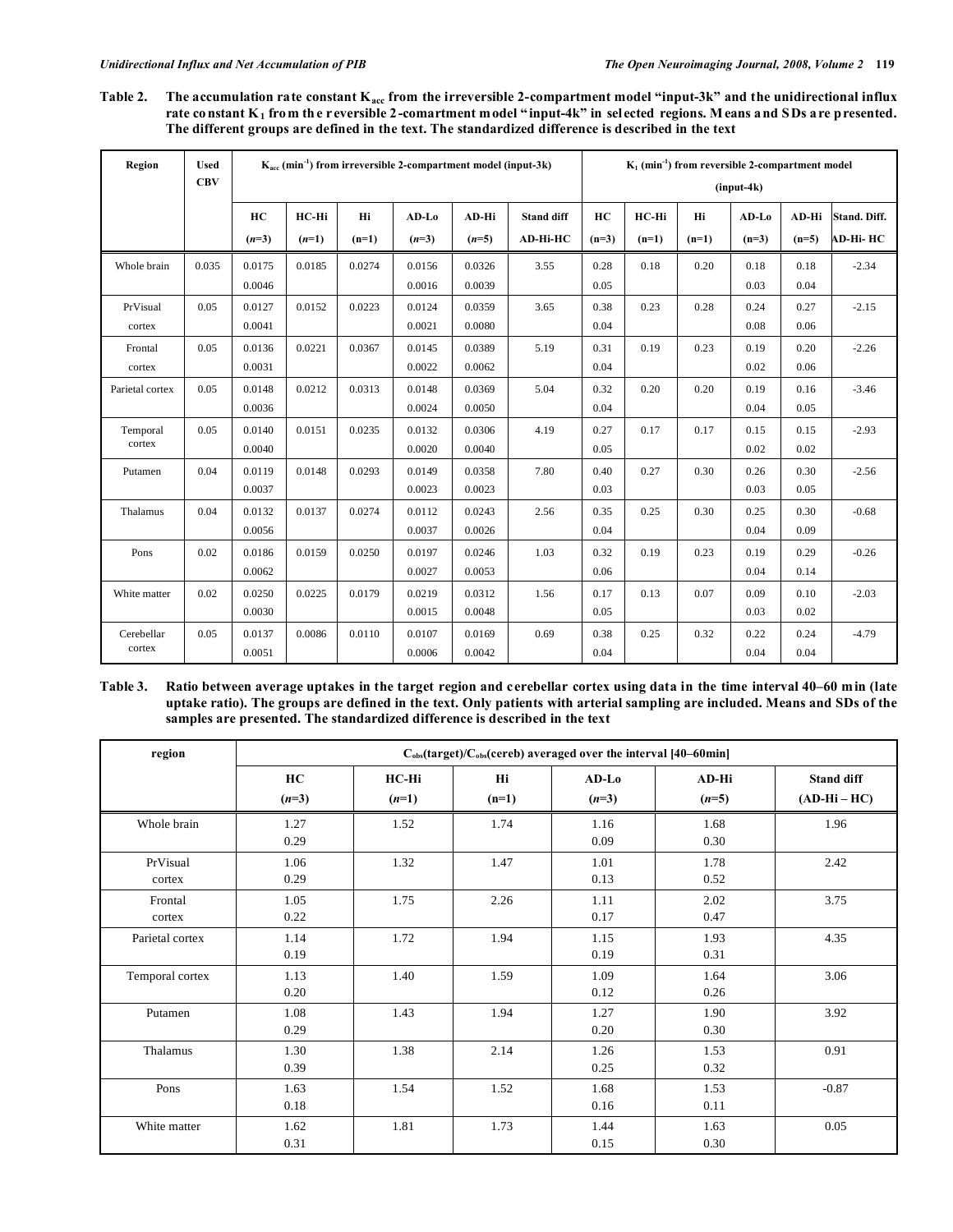# **Results o f Hum an E xperiments wi th A rterial Sa mpling; Unidirectional Influx**

The regional  $K_1$  values found with the input-4k model are summarized in Table **2**. These values were consistently higher in all regions than the corresponding values obtained with the input-3k model (not shown). Because the 4k-model fitted the initial part of the uptake data better than the input-3k model, the  $K_1$  values obtained with the input-4k model should give a better description of the transport of PIB across the BBB. Very similar regional contrasts in  $K_1$  were obtained with the input-3k and input-4k models. Typical CBF values measured with PET in HC subjects are  $0.6$  ml ml<sup>-1</sup> min<sup>-1</sup> in cortical areas,  $0.2$  ml ml<sup>-1</sup> min<sup>-1</sup> in white matter and  $0.5$  ml  $ml^{-1}$  min<sup>-1</sup> in whole brain [22]. Thus the obtained  $K_1$  values indicate that the first pass extraction fraction  $(K_1/CBF)$  of PIB was above 50%.

 The data in Table **2** show that in all selected regions the  $K_1$  values were higher in the HC group than in the AD-Lo and AD-Hi groups. The relative differences between groups were somewhat smaller in  $K_1$  than in  $K_{\text{acc}}$ , but statistically the differences were highly significant. From the null hypothesis of equal values in the two groups(HC and AD) in all regions, and using the binomial distribution, the probability of observing the same sign of the average difference in 9 regions selected in advance is 0.002. No difference in  $K_1$ between the AD-Lo and AD-Hi groups was detected. It should be observed that the oldest control subject (HC-Hi), who was found to have enhanced PIB retention in the frontal and parietal cortex (see Fig. 1 and Table 2), had lower  $K_1$ values than the average in the HC group in all investigated regions. Also the subject classified as "Hi" had lower  $K_1$ values than found in the HC group. Thus, the subjects with enhanced PIB accumulation also had lower  $K_1$  than the HC group in the cortical regions. In addition 3 patients without enhanced PIB accumulation had decreased  $K_1$  compared to the HC group.

#### **Contrast Between Groups**

 The standardized difference between the parameter values for the HC and AD-Hi groups, used as a measure of contrast achieved with the different methods of quantification, are presented in Tables **2** - **4**. Clearly, the contrast was considerably larger with  $K_{\text{acc}}$  than with  $k_3$  (not shown) or with the late uptake ratio in all regions except the visual cortex. In most regions the late uptake ratio showed greater contrast



**Fig. (4).** Parametric maps for PIB. Data from the same two experiments as in Fig. (2) were used. The maps show  $K_{acc}$  (left column) and  $K_1$ , (right column) for one HC (upper row) and one AD-Hi subject (lower row). For  $K_{\text{acc}}$  the colour scale goes from 0.01 to 0.055 min<sup>-1</sup>, and for  $K_1$  the scale goes from 0.0 to 0.5 min<sup>-1</sup>.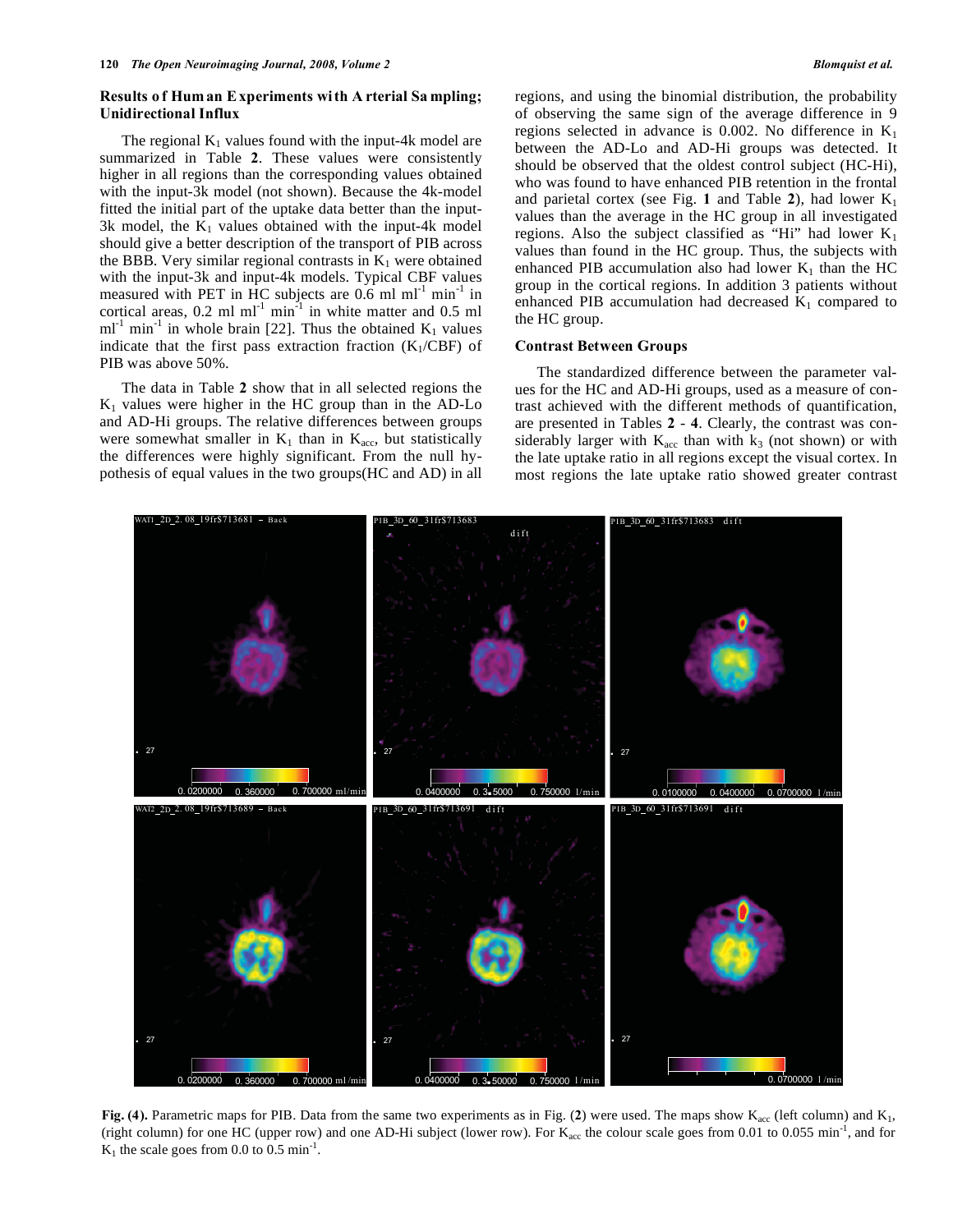than k3. The contrasts using different measures were clearly correlated; a region with high contrast in  $K_{\text{acc}}$  tended to show high contrast in the late uptake ratio as well. This was expected, because the regional pattern in a  $K_{\text{acc}}$  map resembled the pattern in the corresponding map of average uptake in the interval 40–60 min (not shown).

# **Parametric Maps**

 Fig. (**4**) shows parametric maps of the accumulation rate constant  $K_{\text{acc}}$  and the influx rate constant  $K_1$  for one young HC subject and one patient in the AD-Hi group. The linear integral method for parameter estimation [34] was used together with the irreversible input-3k model with input function. The image slice was placed in roughly the same position in the two brains. A trans-axial slice at the level of the head of caudate nuclei is displayed. The maps of  $K<sub>acc</sub>$  demonstrate the large difference found between the HC group and the majority of the AD patients in the regional distribution of this parameter. For the HC subject the  $K_{\text{acc}}$ distribution gave mainly a map of white matter. In the AD patient the highest net accumulation rate was found in the posterior cingulum. The  $K_1$  maps illustrate the data in Table 2; on average the AD patients had lower  $K_1$  values than the HC subjects in all regions. The  $K_1$  image from the AD patient shows that in this case especially low values were obtained in parts of the frontal and parietal cortex.

#### **Results from the Monkey Experiment**

 The results of kinetic analysis in the monkey experiment are summarized in Table **4**. As an effect of respiratory control Pa<sub>CO2</sub> changed from an average of 5.0 (SD 0.2) kPa during the two baseline experiments to an average of 7.2 (SD 0.1) kPa during the two later scans. Using the found values, first pass extraction fraction  $(K_1/CBF)$  was calculated to be 77% (SD 8%) on average. The tabulated data show that the regional increases in CBF were between 53 and 93%. The corresponding increases in  $K_1$  were of the same order, between 50 and 100%. The increases in  $K_{\text{acc}}$  were smaller; in the range 17 to 31%, and the increases in  $k_3$  values were smaller; in the range 0 to 17%. Qualitatively, these results were to be expected, because ideally  $k_3$  is independent of CBF, whereas  $K_{\text{acc}}$  depends on CBF *via*  $K_1$  and  $k_2$ . The data in Table **4** show that the increase in the late target-toreference ratio was less than 10%.

Fig. (5) shows maps of CBF,  $K_1$  and  $K_{\text{acc}}$  in one slice of monkey brain under baseline conditions and after increased  $Pa<sub>CO2</sub>$ . The monkey was anaesthetised and therefore its position was the same during all four scans. The maps illustrate the very large increases in CBF and  $K_1$  values caused by the changed Pa<sub>CO2</sub>. The regional increases in  $K_1$  were of the same magnitude as the increases in CBF and the regional patterns in CBF and  $K_1$  were similar before and after the increase. These results indicate that  $K_1$  for PIB to a large extent reflects CBF. Comparison of the  $K_1$  and  $K_{\text{acc}}$  images showed that PIB, as in humans, mainly accumulates in white matter inside the cortex, but clearly there were considerable partial volume effects in the monkey images. The increase in  $K<sub>acc</sub>$  as an effect of the increase in CBF was detectable, but small compared with the increase in  $K_1$ .

# **DISCUSSION**

# **The Cho ice B etween Models D escribing Ir reversible o r Reversible Kinetics**

 As illustrated in Fig. (**2**) and indicated by the r-values, the data distributions in the Gjedde–Patlak plots were fairly well described by straight lines in the time interval 30–60 min. Tracers with irreversible kinetics show this pattern [23]. These results do not imply that reversible kinetics can be excluded, because the data distribution in the Gjedde–Patlak plot is insensitive to small deviations from irreversible kinetics. However, the observed distributions do indicate that the tracer was far from being in equilibrium conditions and also that the time course of PIB in the brain was dominated by accumulation in the time interval 0–60 min. As a consequence there was very little information about dissociation of PIB in the time-activity data. PIB was designed to bind reversibly, but the measured dissociation rate has been found to be slow. In measurements on human brain homogenate with  $[^{3}H]$ PIB the dissociation rate constant for specifically bound PIB was determined to be 0.0028 min<sup>-1</sup>, corresponding to an off-rate half-life of 252 min [4]. Further, using realtime *in vivo* multi-photon microscopy in transgenic mice, it was shown that although unbound PIB rapidly cleared from the normal brain parenchyma, bound dye remained associated with amyloid deposits for several days [24]. The general shape of the Gjedde-Patlak data distributions obtained in this study is consistent with these previous results.

 Concerning the cases where the Gjedde-Patlak distributions clearly deviate from the straight-line behaviour of, it must be remembered that, presently, the mechanism for binding of PIB is not well understood. The reason for devia-

Table 4. Results from the monkey experiment. Base: ba seline experiment, CO<sub>2</sub>: experiment with in creased C BF caused by increased Pa<sub>CO2</sub> with the aid of respiratory control. The models applied are described in the text

| Region               | <b>CBF</b><br>$(ml g^{-1} min^{-1})$ |         | $K_1$ input-3 $k$<br>$(ml g-1 min-1)$ |          | $K_{\text{acc}}$ input-3 $k$<br>$(min^{-1})$ |          |       | $k_3$ input- $3k$<br>$(min^{-1})$ | Late uptake ratio |                 |
|----------------------|--------------------------------------|---------|---------------------------------------|----------|----------------------------------------------|----------|-------|-----------------------------------|-------------------|-----------------|
|                      | <b>Base C</b>                        | $O2$ Ba | se                                    | $CO2$ Ba | se                                           | $CO2$ Ba | se    | CO <sub>2</sub> Ba                | se                | CO <sub>2</sub> |
| Cerebellar<br>cortex | 0.38                                 | 0.68    | 0.29                                  | 0.55     | 0.029                                        | 0.034    | 0.013 | 0.012                             | 1.00              | 1.00            |
| Frontal cortex       | 0.30                                 | 0.46    | 0.24                                  | 0.37     | 0.021                                        | 0.027    | 0.012 | 0.014                             | 0.77              | 0.84            |
| Occipital<br>cortex  | 0.36                                 | 0.66    | 0.29                                  | 0.58     | 0.026                                        | 0.034    | 0.012 | 0.013                             | 0.94              | 1.03            |
| Thalamus             | 0.28                                 | 0.54    | 0.18                                  | 0.35     | 0.026                                        | 0.032    | 0.008 | 0.008                             | 1.29              | 1.21            |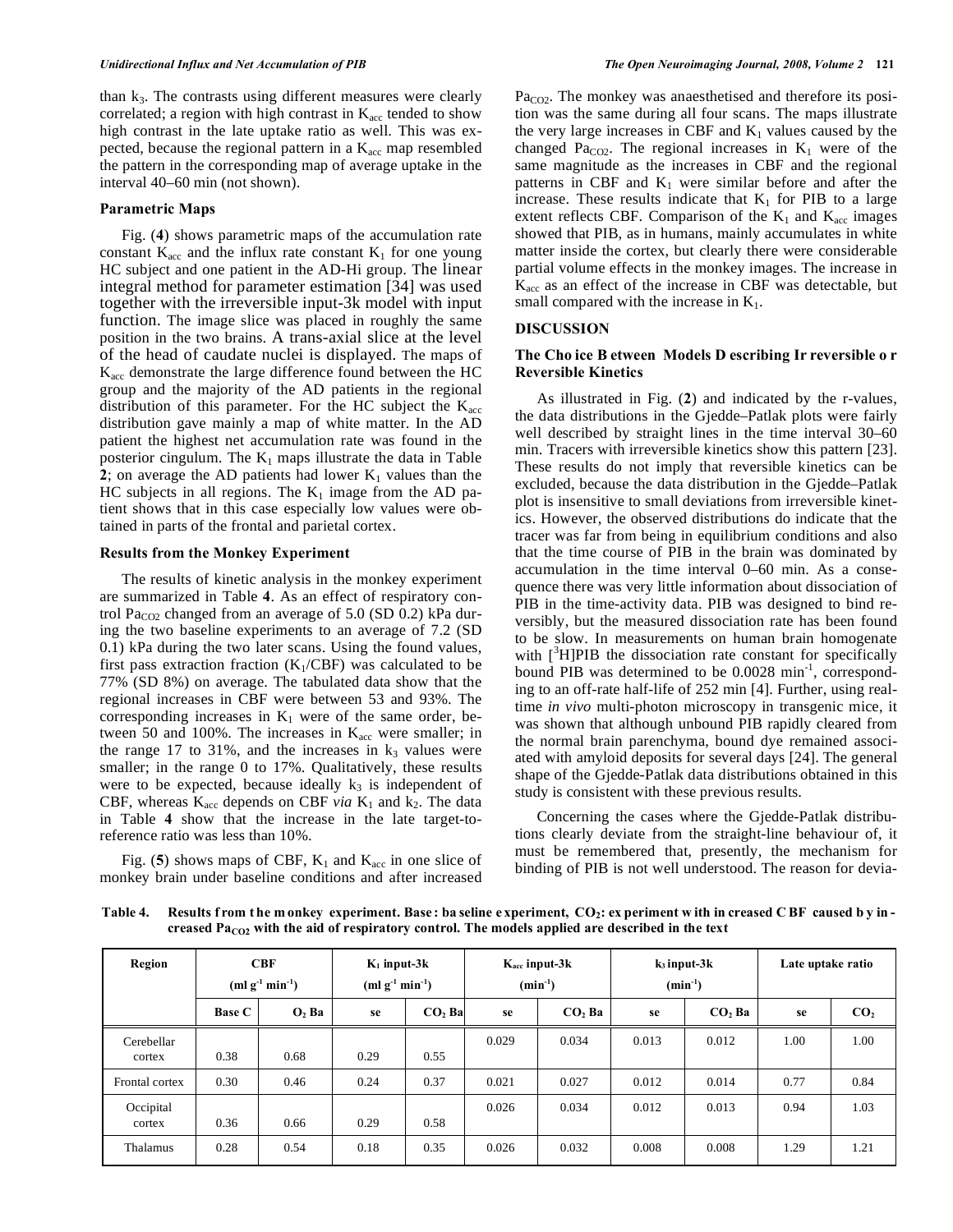

**Fig. (5).** Parametric maps from one brain slice in the monkey experiment. The upper row shows maps from the baseline experiments (from the left: CBF,  $K_1$ ,  $K_{\text{acc}}$ ), and the lower row shows the corresponding maps after increased Pa<sub>CO2</sub>. For CBF the colour scale goes from 0.02 to 0.7 ml g<sup>-1</sup> min<sup>-1</sup>, for  $K_1$  the scale goes from 0.04 to 0.7 min<sup>-1</sup>, and for  $K_{\text{acc}}$  the scale goes from 0.01 to 0.07 min<sup>-1</sup>.

tions from the general behaviour might be that the time for equilibrium is different in different regions and subjects.

 In comparison with the above, it is known that the phosphorylation of FDG is a reversible process, but the corresponding  $k_4$  (cf. eqs 2 and 3) has been found to be small,  $0.0055$  min<sup>-1</sup> (SE 0.0003) in human grey matter [25], but yet the Gjedde–Patlak distributions for FDG are well described by straight lines in the time interval 20–60 min. By confining the FDG measuring time to less than one hour the effect of dephosphorylation can be neglected and irreversible models can be used. As the estimated  $k_4$  for PIB is a factor of two smaller than that for FDG, it is appropriate to neglect the effect of  $k_4$  during the first hour after administration of PIB and apply irreversible kinetics in this time interval.

 In a previous study [4] the reversible Logan method, using either input function [26] or reference tissue [27], was applied. The time course of the tracer was followed for 90 min, i.e. 50 % longer time than in the present study. Despite the slow dissociation rate the data distributions in the Logan plot for PIB fell approximately along straight lines at late times. However, it is questionable if these slope values give accurate estimates of DV (with input function) or DVR (with reference region), because the slope in these graphs is an estimate of the target-to-reference ratio at equilibrium, which occurs a long time (in the order of 3 half times [4] or more than 10 hours) after the end of the measurements. Thus, the time-activity data during the first hour must give very poor estimates of DV or DVR of PIB. Like the late uptake ratio, the slope in the Logan plot reflects variations in the accumulation rate of PIB.

 The choice of model must be based on already known features of the tracer. In the case of PIB the equilibrium between bound and unbound tracer will occur a long time after the end of the PET measurements, and therefore it is inappropriate to apply a model such as the simplified reference tissue model [6] which assumes instantaneous equilibrium between free and bound tracer after administration. Results [5] from application of such a model can easily be misleading. The applied models must not be at variance with basic observations.

#### **Choice Between Measures of PIB Accumulation**

 Irreversible models provide measures of PIB accumulation, whereas reversible models provide measures of PIB retention. In the input-3k model the rate constant for binding  $(k_3)$  is assumed to be directly proportional to A $\beta$  deposition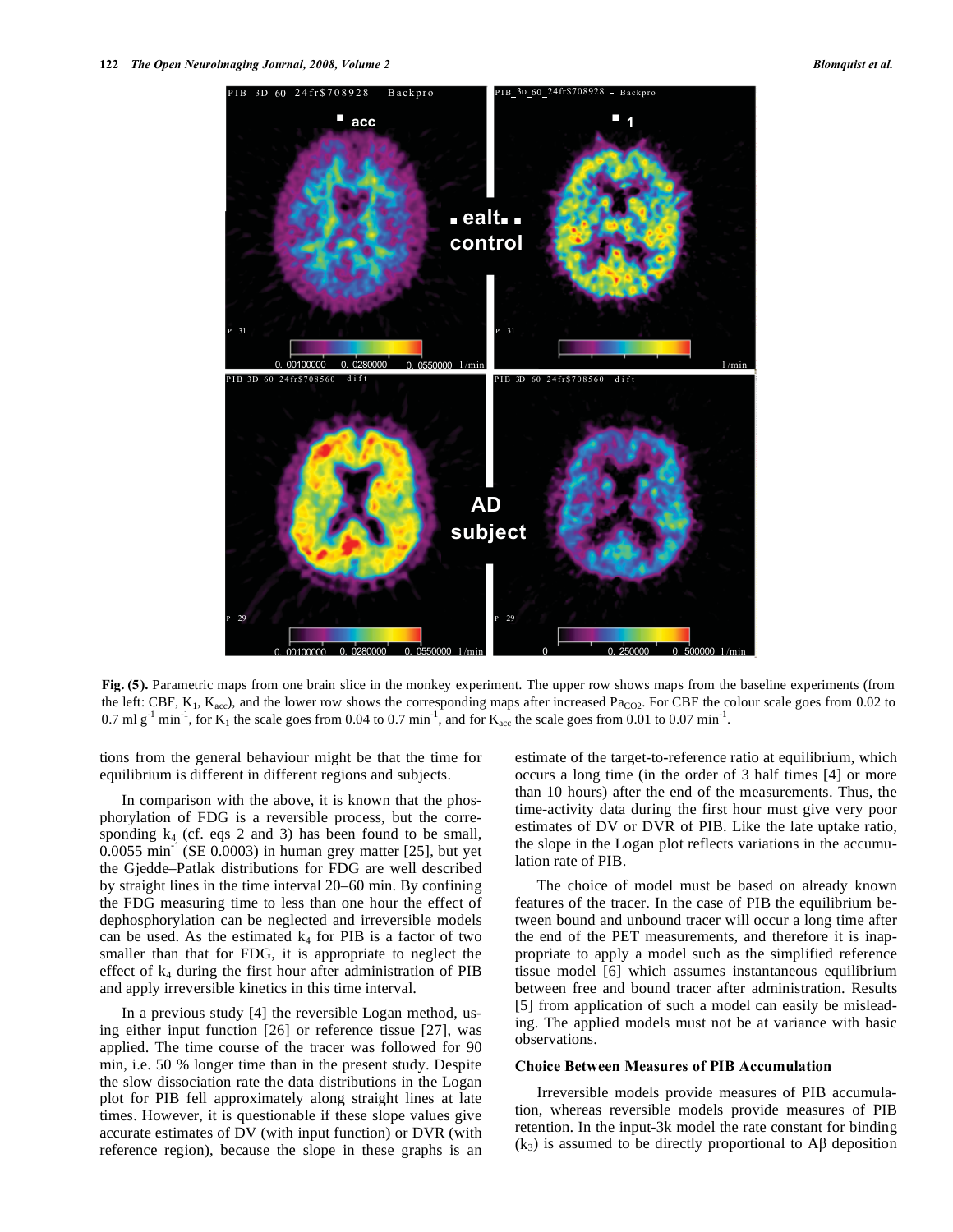and should in theory be a better index of binding than the net accumulation rate constant  $K_{\text{acc}}$ , which, besides  $k_3$ , also depends on transport across the BBB. However, unlike  $k_3$ which depends on the structure of the operational equation for the model and is more sensitive to noise,  $K_{\text{acc}}$  is directly coupled to the shape of the uptake curve at late times. It was found that the contrast between the AD-Hi and HC groups, measured by the standardized difference of the means, was considerably worse with  $k_3$  than with  $K_{\text{acc}}$ . Thus the latter parameter was found to be a better measure of PIB accumulation than  $k_3$ .

 For large clinical investigations the use of late uptake ratio is attractive because there is no need of arterial sampling, the computations become simple and the subjects need to be placed in the camera for only a limited time interval. The data presented in Tables **2** and **3** show that, with the standardized difference as index, the late uptake ratio gave less contrast than  $K_{\text{acc}}$  in all areas examined. This result is not surprising; during the first hour after tracer administration the time course of PIB is dominated by accumulation and consequently  $K_{\text{acc}}$  is an adequate measure of PIB uptake.

 The monkey experiments provided information about the sensitivity of the examined measures of PIB accumulation as regards changes in CBF. As expected,  $K_{\text{acc}}$  was more sensitive to CBF changes than  $k_3$  or the late uptake ratio, because the former parameter is, *via*  $K_1$  and  $k_2$ , dependent on the transfer of tracer across the BBB, and this transfer is flowdependent. If both the uptakes in the target- and reference regions are flow dependent as observed in this study, the late uptake ratio will be insensitive to flow changes because the flow dependence will tend to cancel between numerator and denominator. In the monkey an increase of CBF with 53 % caused an increase in  $K_{\text{acc}}$  with 29 % in the frontal cortex (Table 4). For the same region in humans  $K_1$  was 35% lower, but  $K_{\text{acc}}$  was 184% higher in the AD-Hi group than in the HC group (Table  $2$ ). Thus, for PIB the effect of  $\mathbf{A}\beta$  binding dominates over the effect of low CBF. The experiments were performed under anaesthesia, but it is highly improbable that the observed coupling between  $K_1$  and CBF should not persist without anaesthesia.

# **The R elationship Between C BF a nd U nidirectional U ptake of P IB - Co mbined Information on P IB Influx an d Net Accumulation**

The use of  $K_1$  for PIB as an index of CBF is based upon three properties of PIB uptake in the brain: (1) first pass extraction is relatively high  $(50\%)$ , (2) the tracer probably enters and leaves the brain *via* passive diffusion, and (3), inand out-flux across the BBB dominate the initial uptake of PIB, implying that binding does not disturb the determination of  $K_1$  to any appreciable extent (cf. Fig. 3). The results of the monkey experiments (Table **4** and Fig. **5**) indicated that the regional distributions of  $K_1$  and CBF were similar. The changes in  $K_1$  were found to closely follow the changes in CBF.

 The data in Table **2** show that the AD patients had lower  $K_1$  values than the HC subjects in the selected areas and, based on the results of the monkey study, must be interpreted as a difference in CBF between the AD- and HC groups. This conclusion is in accordance with results from previous studies of CBF in AD patients [28, 29, and 30]. It could be argued that the difference in  $K_1$  found between the AD patients and the HC subjects was due to an age effect, because 2 of the 3 HC subjects examined with arterial sampling were young, both 21 yrs (Table **1**), and it is known that CBF decreases with age if no correction for partial volume effects is made [31]. However, in the present study  $K_1$  was found to be on average 30% (SD 6%) smaller in the AD- than in the HC group in the cortical regions, whereas in [29] the difference in CBF between subjects in the range of 19–46 yrs versus 60–70 yrs has been found to be only 13%.

In a previous study [4] similar  $K_1$  values were obtained in cortical areas for the AD patients  $(0.22 \pm \text{min}^{-1})$  as in the present study (cf. Table 2). It should be observed that  $K_1$  was estimated using the same kinetic model (input-4k) in the two investigations. In contrast, considerably higher  $K_1$  values were obtained in the cortical areas for the HC group in the present study than in the previous one  $(0.32\pm0.05 \text{ min}^{-1}$ compared to  $0.22 \pm 0.04$  min<sup>-1</sup>). In the present study the difference in  $K_1$  between the HC- and AD groups was around 60%. The corresponding value in [4] was only around 14%. Further, the clear difference in  $K_1$  between the HC- and AD groups for the cerebellum obtained in the present study (cf. Table 2) was not observed in [4]  $(0.29 \pm 0.06 \text{ min}^{-1}$  for the HC group and  $0.28 \pm 0.04$  min<sup>-1</sup> for the AD group). Also in other studies [32, 33] no difference in CBF was found between controls and AD patients in the cerebellum. The higher  $K_1$ values obtained for the HC group in the present study compared to the previous one could at least partly be explained as an age effect (see above), but, again, it is well known from previous studies [28] that CBF is lower in AD patients than in HC subjects, and therefore  $K_1$  is expected to be higher in the HC subjects than in the AD patients. No correction for partial volume effects (PVE) was performed in this study. Therefore the observed discrepancy in  $K_1$  between the HC- and AD groups in the cerebellum could at least partly be due to spill-over from white matter, which showed a large difference in  $K_1$  between these groups (Table 2).

 Based on the uptake of PIB in the frontal cortex, the AD sample was arbitrarily divided into AD-Hi and AD-Lo groups. The  $K_1$  values in the two groups were similar, which means that no difference in CBF was detected between patients with high and low PIB accumulation. The patients in the AD-Hi group showed lower MMSE scores than those in the AD-Lo group (see Table **1**). For the latter group the MMSE score was only slightly below normal and at followup this group of patients did not deteriorate in cognitive function [7]. Larger samples of AD patients are needed to further investigate a possible uncoupling between CBF and  $\Delta \beta$  deposition. From the present results we cannot conclude that PIB has better sensitivity than CBF for early detection of AD (but clearly the corresponding specificity should be much better).

# **CONCLUSIONS**

The high values of the rate constant  $K_1$  for unidirectional influx of PIB across the BBB and the correlation between changes of this parameter and changes of CBF indicate that PIB, besides imaging of  $\text{A}\beta$  deposition, also may provide an index of CBF. The net accumulation rate constant  $K_{\text{acc}}$  obtained from an irreversible two-compartment model gave a better contrast in cortical areas between the HC- and AD-Hi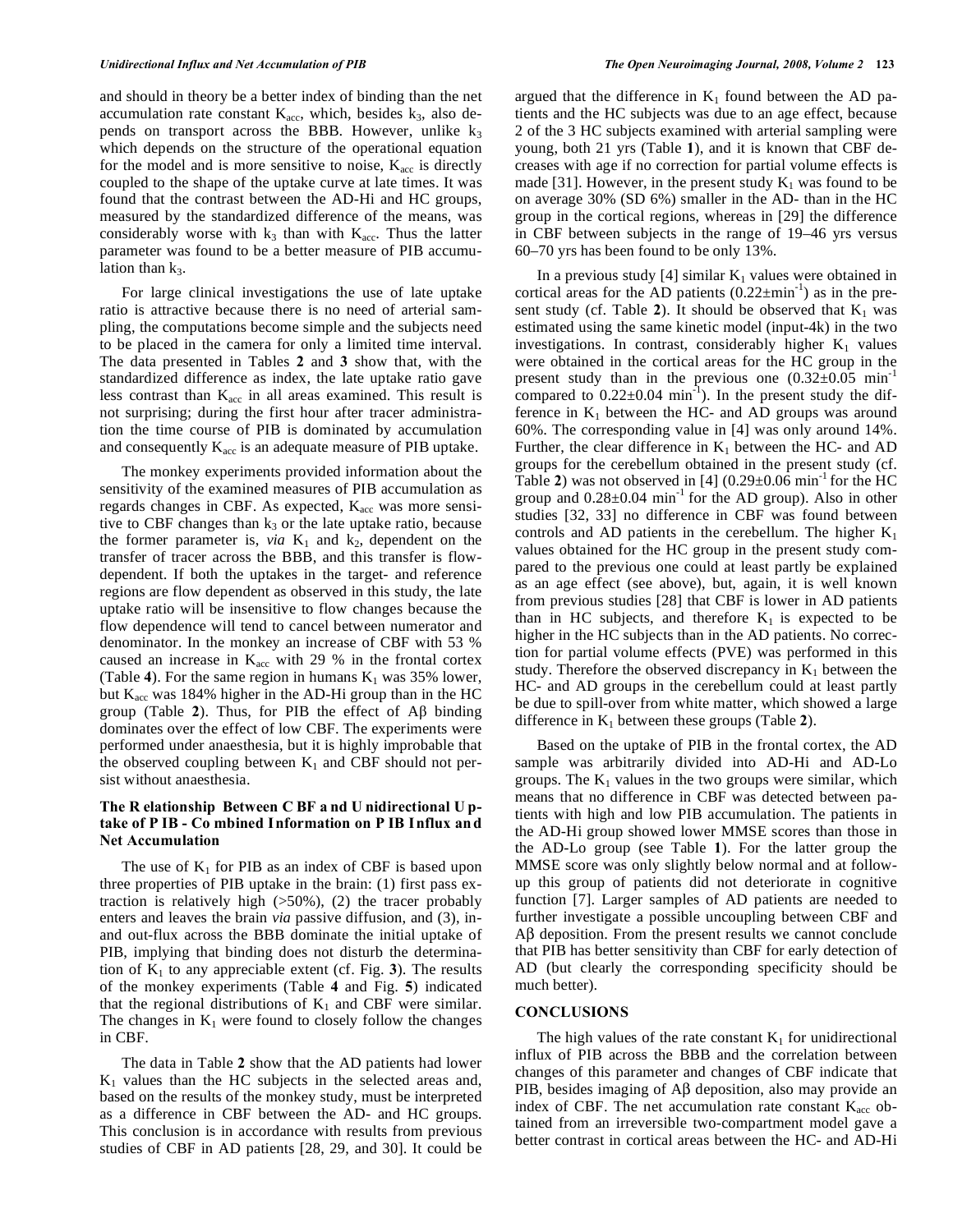groups than the late uptake ratio, but the latter measure was found to be relatively insensitive to CBF changes. Although most patients showed clearly enhanced cortical net accumulation of PIB, there were some few patients that could not be distinguished from the control regarding PIB accumulation. On the average  $K_1$  was found to be clearly lower in the ADthan in the control group. No difference in  $K_1$  was detected between patients with high and low cortical net accumulation of PIB, suggesting that  $K_1$  provides extra valuable information besides  $K_{\text{acc}}$ .

# **APPENDIX**

 The time course of the regional radioactivity concentration in the tissue,  $C_{tiss}(t)$ , was estimated from the time courses of the measured tracer concentrations in the camera  $C_{obs}(t)$  and in arterial whole blood  $C_{bio}(t)$  with the aid of the relation:

$$
C_{obs}(t) = CBV \cdot C_{blo}(t) + (1 - CBV) \cdot C_{tiss}(t)
$$
 (1)

 In this study CBV (dimensionless) was not measured. Owing to the rapid uptake of PIB in the brain the component of radioactivity remaining in the blood vessels could not be accurately estimated from the measured time activity in the camera, but for the same reason this component was of minor importance. Therefore, fixed regional values of CBV taken from the literature were used (Table **3**).

 For the experiments with arterial sampling, kinetic models requiring input functions were applied. The Gjedde– Patlak analysis [17, 18] provides a slope value that is a measure of the net accumulation rate constant (dimension:  $time^{-1}$ ). Further the common two-compartment model with input function Cinp(t) was applied. The operational equations for this model are:

$$
\frac{d}{dt} C_F(t) = k_1 C_{inp}(t) - (k_2 + k_3) C_F(t) + k_4 C_B(t)
$$
\n(2)

$$
\frac{d}{dt}C_{B}(t) = k_3 C_{F}(t) - k_4 C_{B}(t)
$$
\n(3)

 This "input-4k model" contains two reversible compartments (e. g. free and bound) with concentrations  $C_F(t)$  and  $C_B(t)$  respectively, and four rate constants. By setting the rate constant for dissociation  $k_4$  to zero the "input-3k model" with irreversible binding of the tracer is obtained.

In principle the rate constant for binding  $k_3$  (dimension: time<sup>-1</sup>) is the parameter of primary interest, because  $k_3$  is expected to be directly proportional to the density of the PIB binding sites and therefore a suitable index of binding. An alternative index is the macro parameter  $K_{\text{acc}} = k_1 \cdot k_3/(k_2 + k_3)$ , the "net accumulation rate constant, which is more robust against measurement errors. Maps of  $K_{\text{acc}}$  and  $K_1$  were constructed using a linear algorithm [34].

 Clearly there is a positive relationship between the accumulation rate of PIB and the ratio

$$
\int_{T_1}^{T_2} C_{\text{tiss}}^{\text{tar}}(t) dt / \int_{T_1}^{T_2} C_{\text{tiss}}^{\text{ref}}(t) dt,
$$
 (4)

calculated in a late time interval. Here  $C_{tiss}^{tar}$  and  $C_{tiss}^{ref}$  are the tissue concentrations of radioactivity in a target and the reference region, respectively. This "late uptake ratio" is a

simple index of PIB accumulation that does not require arterial sampling or fitting of parameters and does not rest on any particular kinetic model, but utilizes the fact that increased accumulation of tracer implies increased retention at late times. Of course the results are strongly dependent on the used time interval. In this work the time interval 40–60 min was chosen. The utility of this method, rest on the assumption that the accumulation rate in the reference tissue (cerebellum) is the same in the groups examined. The measure has been used in previous studies of PIB uptake [5, 7].

# **ACKNOWLEDGEMENTS**

 This work was conducted in collaboration with Imanet, GE Healthcare. Financial support from the Swedish Research Council (project 05817, A.N.), the foundation for Old Servants (A.N.), Stohne´s foundation (A.N.), the KI foundations (A.N.), the Alzheimer Foundation in Sweden (A.N.), Swedish Brain Power (A.N., B.L.) and the EC-FP5-project NCI-MCI, QLK6-CT-2000-00502 (A.N.) is gratefully acknowledged. The Ethics committee of Uppsala University (permissions 01-340 and 02-254), the Karolinska Institute and the Isotope Committee at Uppsala Academic Hospital approved the study. The experiments comply with current laws in Sweden.

# **CONFLICT OF INTEREST**

 Anna Ringheim, Anders Wall, Bengt Långström, Gunnar Antoni, Pernilla Frändberg and Sergio Estrada are employed by Uppsala Imanet GE HealthCare, Uppsala, Sweden. The dementia program within Imanet, which this manuscript is a part of, has been driven since the start as an academic program and the employees have no financial benefit of the work. None of the other authors have any conflict of interest.

# **REFERENCES**

- [1] Braak H, Braak E. Neuropathological stageing of Alzheimerrelated changes. Acta Neuropathol (Berl) 1991; 82: 239-59.
- [2] Mirra SS, Heyman A, McKeel D, *et al*. The consortium to establish a registry for Alzheimer's disease (CERAD). Part II. Standardization of the neuropathologic assessment of Alzheimer's disease. Neurology 1991; 41: 479-86.
- [3] Klunk W, Engler H, Nordberg A, *et al*. Imaging Brain Amyloid in Alzheimer's disease with Pittsburgh Compound-B. Ann Neurol 2004; 55: 306-19.
- [4] Price J, Klunk WE, Lopresti BJ, *et al*. Kinetic modelling of amyloid binding in humans using PET imaging and Pittsburgh compound-B Quantitative PIB. J Cereb Blood Flow Metab 2005; 25: 1528-47.
- [5] Lopresti BJ, Klunk WE, Mathis CA, *et al*. Simplified quantification of Pittsburg compound B amyloid imaging studies: a comparative analysis. J Nucl Med 2005; 46: 1959-72.
- [6] Lammertsma AA, Hume SP. Simplified reference tissue model for PET receptor studies. Neuroimage 1996; 4: 153-8.
- [7] Engler H, Forsberg A, Almkvist O, *et al*. Two-year follow-up of amyloid deposition in patients with Alzhemer´s disease. Brain 2006; 129: 2856-66.
- [8] Nordberg A. Amyloid imaging in Alzheimer´s disease. Neuropsychologia 2008; 46(6): 1636-41.
- [9] Ng S, Villemagne VL, Berlangieri S, *et al*. Visual assessment versus quantitative assessment of  ${}^{11}$ C-PIB and  ${}^{18}$ F-FDG PET for detection of Alzheimer's disease. J Nucl Med 2007; 48: 547-52.
- [10] McKhann G, Drachman D, Folstein M, Katzman R, Price D, Stadlan EM. Clinical diagnosis of Alzheimer´s disease: report of the NINCDS-ADRDA work group under the auspices of Department of Health and Human Services Task Force on Alzheimer´s Disease. Neurology 1984; 34(7): 939-44.
- [11] Braak H, Braak E, Bohl J, Lang W. Alzheimer's disease: amyloid plaques in the cerebellum. J Neurol Sci 1989; 93(2-3): 277-87.